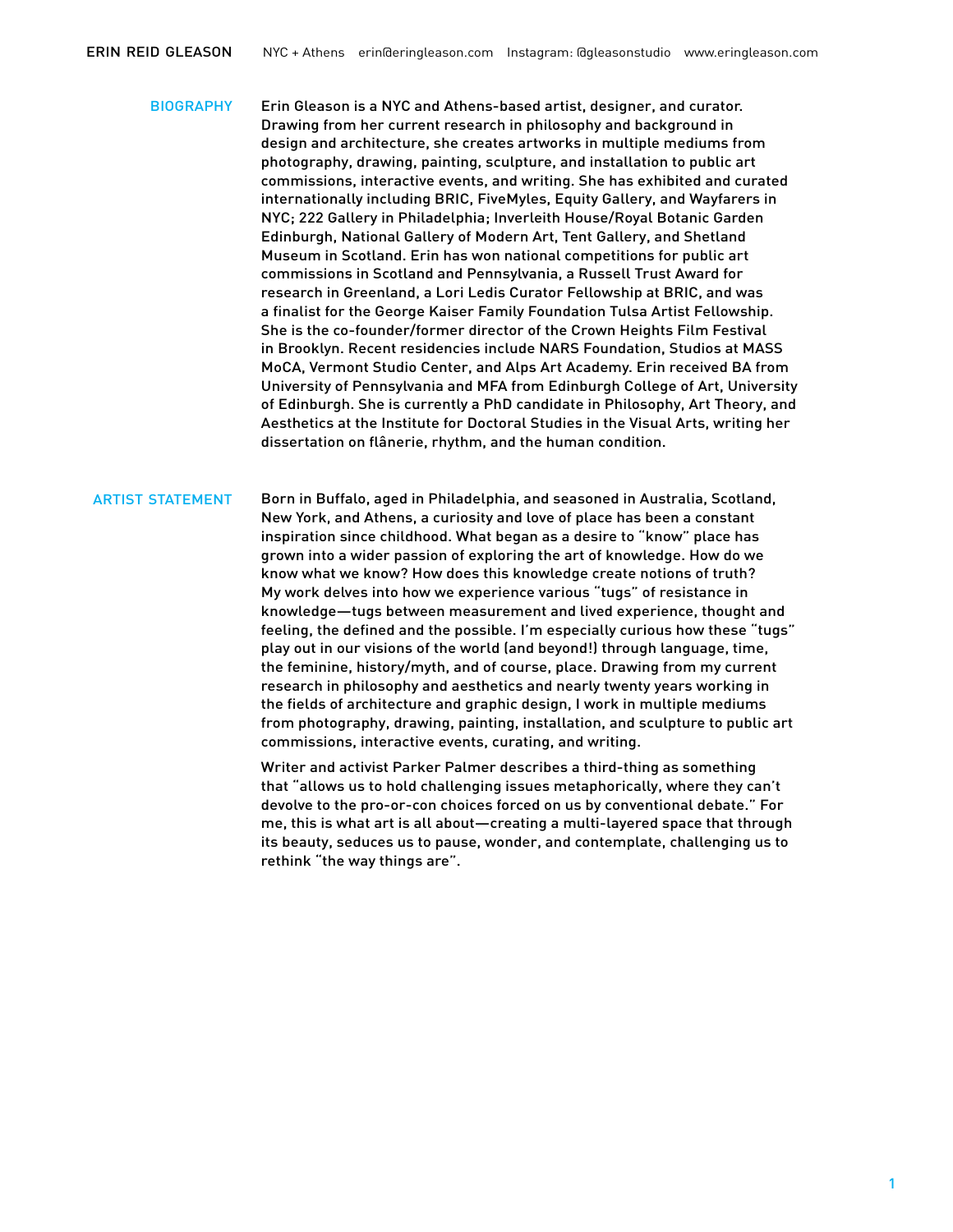| <b>EDUCATION</b>                          | Institute for Doctoral Studies in the Visual Arts<br>PhD Candidate in Philosophy, Art Theory & Aesthetics (ABD Status)                                                                                                                              |
|-------------------------------------------|-----------------------------------------------------------------------------------------------------------------------------------------------------------------------------------------------------------------------------------------------------|
|                                           | Edinburgh College of Art, University of Edinburgh 2007-2009<br>MFA Art, Space & Nature Programme                                                                                                                                                    |
|                                           | University of Pennsylvania 1995-2000<br>BA Fine Art, BA Individualized Major (integrating Computer Science, Anthropology, Art History)<br>Minor in Anthropology                                                                                     |
|                                           | University of Edinburgh, Scotland (exchange) 1996-1997                                                                                                                                                                                              |
| <b>EXHIBITIONS</b><br>*solo or two-person | The Center Cannot Hold Equity Gallery New York, 2020<br>Sixteen Memos for the Next Millennium NARS Foundation New York, 2018<br>Art Shape Mammoth Superfine Art Fair Washington, DC, 2018<br>Somewhere Down The Line NARS Foundation New York, 2018 |
|                                           | The Tug FiveMyles Gallery New York, October 2017 *                                                                                                                                                                                                  |
|                                           | FiveMyles Benefit FiveMyles Gallery New York, 2014                                                                                                                                                                                                  |
|                                           | Shortlist Selection by Lesley Johnstone, Curator at Musée d'art contemporain de Montréal<br>Curate NYC New York, 2013                                                                                                                               |
|                                           | FiveMyles Benefit FiveMyles Gallery New York, 2012                                                                                                                                                                                                  |
|                                           | To Gather; FiveMyles Gallery New York, 2011 *                                                                                                                                                                                                       |
|                                           | Sikurluk Shetland Museum and Archives Lerwick, Scotland, 2009-2010                                                                                                                                                                                  |
|                                           | MFA Degree Show Edinburgh College of Art Edinburgh, 2009                                                                                                                                                                                            |
|                                           | My Very Own Private Garden Tent Gallery Edinburgh, 2009 *                                                                                                                                                                                           |
|                                           | Cumbernauld Hit Cumbernauld Town Centre Cumbernauld, Scotland, 2009                                                                                                                                                                                 |
|                                           | Plane John David Mooney Foundation Chicago, 2008 *                                                                                                                                                                                                  |
|                                           | Group Exhibition Point Hotel Edinburgh, 2008<br>Public Artworks Piran Town Centre Piran, Slovenia, 2008                                                                                                                                             |
|                                           | Infinity and Perspective Tent Gallery Edinburgh, 2008 (Edinburgh Art Festival)                                                                                                                                                                      |
|                                           | We, Gatherers Caledonian Hall, Royal Botanic Garden Edinburgh 2008 (with Inverleith House]                                                                                                                                                          |
|                                           | Annual Juried Exhibition The Royal Scottish Academy Edinburgh, 2008                                                                                                                                                                                 |
|                                           | Ferry Loupers The Pier Arts Centre Stromness, Orkney, Scotland, 2007                                                                                                                                                                                |
|                                           | Wall Drawing Scottish National Gallery of Modern Art, Gymnasium Edinburgh, 2007                                                                                                                                                                     |
|                                           | Juried Exhibitions Fleisher Art Memorial Philadelphia, 2002, 2003, 2004                                                                                                                                                                             |
|                                           | Hard-Pressed DaVinci Art Alliance Philadelphia, 2003                                                                                                                                                                                                |
|                                           | X-Hand 222 Gallery Philadelphia, 2002                                                                                                                                                                                                               |
|                                           | Senior Thesis Exhibition University of Pennsylvania, Meyerson Gallery Philadelphia, 2000<br>Undergraduate Juried Exhibitions University of Pennsylvania Philadelphia, 1998, 1999, 2000                                                              |
| HONORS, GRANTS,                           | Art and Writing Residency Received an artist visa for Piraeus, Greece, 2019-2020                                                                                                                                                                    |
| <b>+ RESIDENCIES</b>                      | Studios at MASS MoCA Residency & Partial Fellowship Massachusetts, January 2019<br>NARS Foundation Artist Residency & Partial Fellowship Brooklyn, June-December 2018                                                                               |
|                                           | Finalist: George Kaiser Family Foundation Tulsa Artist Fellowship 2018<br>Vermont Studio Center Residency & Merit Grant Vermont, January 2018                                                                                                       |
|                                           | Alps Art Academy Residency & Merit Grant Safiental, Switzerland, 2016                                                                                                                                                                               |
|                                           | Artist Talk: Open Source Gallery Brooklyn, 2014                                                                                                                                                                                                     |
|                                           | Lori Ledis Curatorial Fellow, BRIC Brooklyn, 2012-2013                                                                                                                                                                                              |
|                                           | Curate NYC Shortlist by Lesley Johnstone, Curator at Musée d'art contemporain de Montréal 2013                                                                                                                                                      |
|                                           | Brooklyn Arts Council, Local Arts Support Grant 2013                                                                                                                                                                                                |
|                                           | Brooklyn Arts Council, Community Arts Fund Grant 2013                                                                                                                                                                                               |
|                                           | Nat'l Competition Winner (3 times), Poetry Paths Public Art Commissions Lancaster, PA 2011-12                                                                                                                                                       |
|                                           | National Competition Winner, Abbeyview Park Public Art Commission Scotland 2009                                                                                                                                                                     |
|                                           | <b>ECA Polar Artist Residency</b> Ilulisaat, Greenland, 2008                                                                                                                                                                                        |
|                                           | Russell Trust Award Scotland, 2008                                                                                                                                                                                                                  |
|                                           | Andrew Grant Travelling Scholarship Scotland, 2008<br>Honorable Mention, Fleisher Art Memorial Juried Exhibition Philadelphia, 2004                                                                                                                 |
|                                           |                                                                                                                                                                                                                                                     |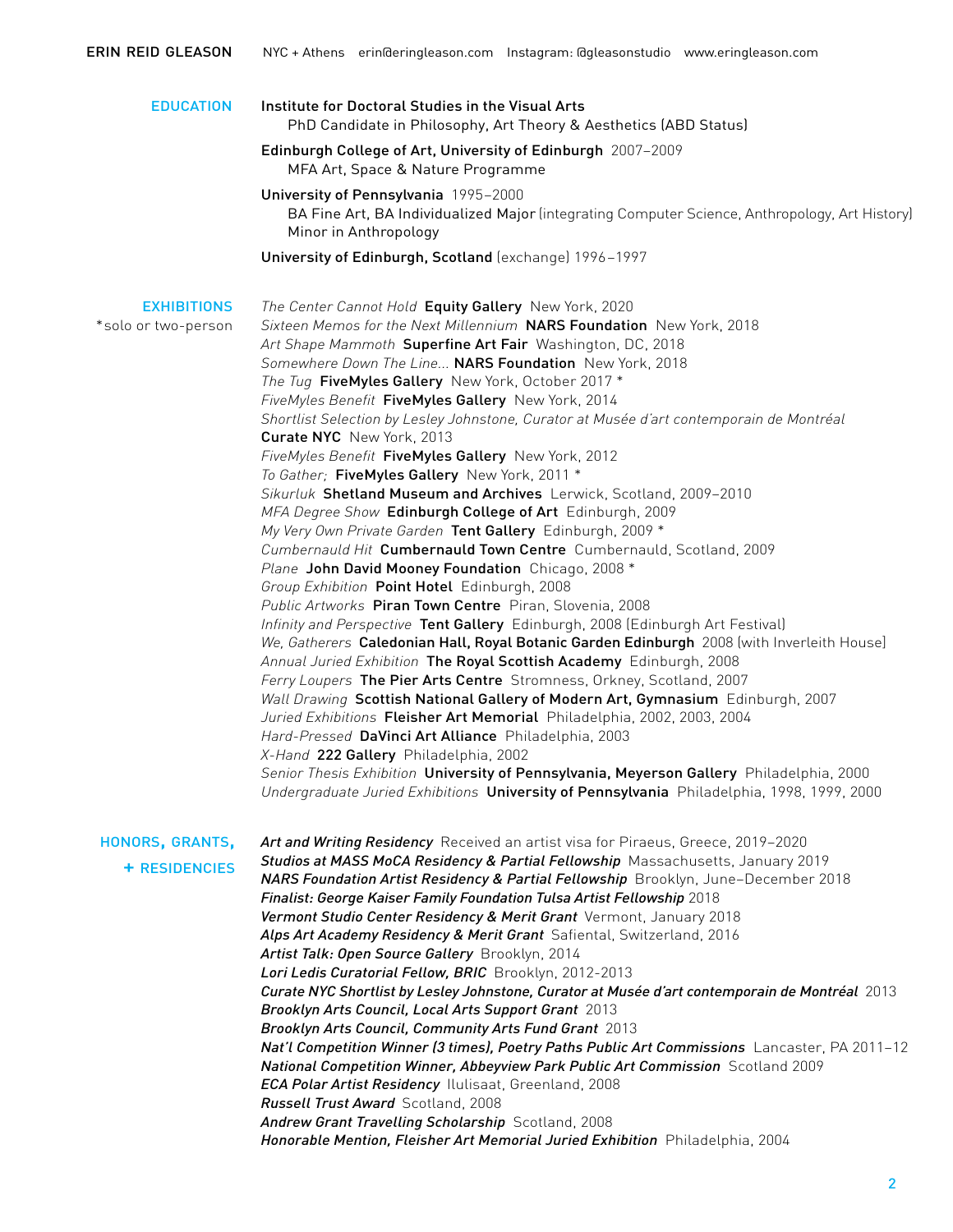*Dean's Choice Award, University of Pennsylvania Juried Exhibition* 2000 *Second Place, Easter Images Photography Competition* Edinburgh, Scotland 1997

**PUBLIC ART** *Spheres Revealed* City of Lancaster Lancaster, PA, 2013 Competition winner for Fulton Elementary School sculptural public art commission, part of the Poetry Paths initiative. In collaboration with Salt Design Studio landscape architects.

> City of Lancaster Lancaster, PA, 2013 Selected team for Waterstreet Ministries streetscape, part of the Poetry Paths initiative. In collaboration with Salt Design Studio landscape architects.

*"i"* City of Lancaster Lancaster, PA, 2012 Competition winner for public library courtyard sculptural public art commission, part of the Poetry Paths initiative. In collaboration with Salt Design Studio landscape architects.

Abbeyview Park Dunfermline, Scotland, 2009 National competition winner for a sculptural public art commission in town centre. Commissioned by Arts &Theatres Trust Fife and Abbeyview Regeneration Forum.

*The Mark of Its Tooth.* Yashar Gallery New York, August–September 2019 *Tympanum.* Wayfarers Gallery New York, October 2017 *Dark Salon: Le Mot Juste.* FiveMyles Gallery New York, October 2017 *Dark Salon: Copernican Views: Revelations Through Darkness.*Open Source Gallery New York 2015 *Short List Curator.* BRIC Artist RegistryNew York, April–July 2014 *Cultural Fluency: Engagements with Contemporary Brooklyn.* BRIC Rotunda Gallery, Lori Ledis Curatorial Fellow New York, 2013 **Stoop Series**. FiveMyles Gallery New York, 2013 (4-night performance series) *Crown Heights Film Festival.* FiveMyles Gallery & FREECANDY New York, 2010–2013 Co-Founder & Director/Curator/Host for four years. Six-day film festival and social forum showcasing local and international films from over 26 countries, featuring a children's day, roundtable discussions, Q&As, visual art, and music performances. *To Gather;* FiveMyles Gallery New York, 2011 *In Conversation.* The TunEdinburgh, Scotland, 2008 **CURATING** 

writing + publications *Never Cross the Same River Twice: Cultivating Embodied Futures* 2021 Space52, Athens Greece. *Essay for Exhibition Catalogue. Surface Traces* 2018 Artsy *Exhibition Review*. *Portfolio: Third Spaces* 2015 Urban Omnibus: A Publication of the Architectural League of New York. *Invited Contributor. Cultural Fluency* First Edition: 2013, Second Edition: upcoming 2019 Interview Series. Limited Edition Print Newspaper and Online Publication. *Founder, Producer, Designer, Editor. Fieldwork* 2009 Limited Edition Publication. Available Online at Issuu. *Co-Editor & Producer.*

SELECT PRESS Other Peoples Pixels "Interview with Erin Gleason" by Stacia Yeapanis, 2016 BK Live, Brooklyn Independent Media, BRIC TV "Film Festivals Segment" 2014 BK Live Interview, Brooklyn Independent Media, BRIC TV "Erin Gleason and Pedro Marti discuss the Crown Heights Film Festival" 2013 Urban Omnibus: A Publication of the Architectural League of New York "Cultural Fluency: Intersections of Art and Urbanism" by Jonathan Tarleton, 2013 Huffington Post "Evoking Race at the Crown Heights Film Festival" by Atim Oton, 2012 Cinespect "Q&A with Crown Heights Film Festival Co-Director" by Ryan Wells, 2012 DNAinfo "Crown Heights Film Festival Debuts Fright Night Features" by Sonja Sharp, 2012 Hyperallergic "GO Crown Heights: Away from the Hype" by Jillian Steinhauer, 2012 Resource Magazine "Spotlight: Crown Heights Film Festival" 2012

*A Publication* 2007 *Co-Producer*. Randolph Cliff Residency, Edinburgh.